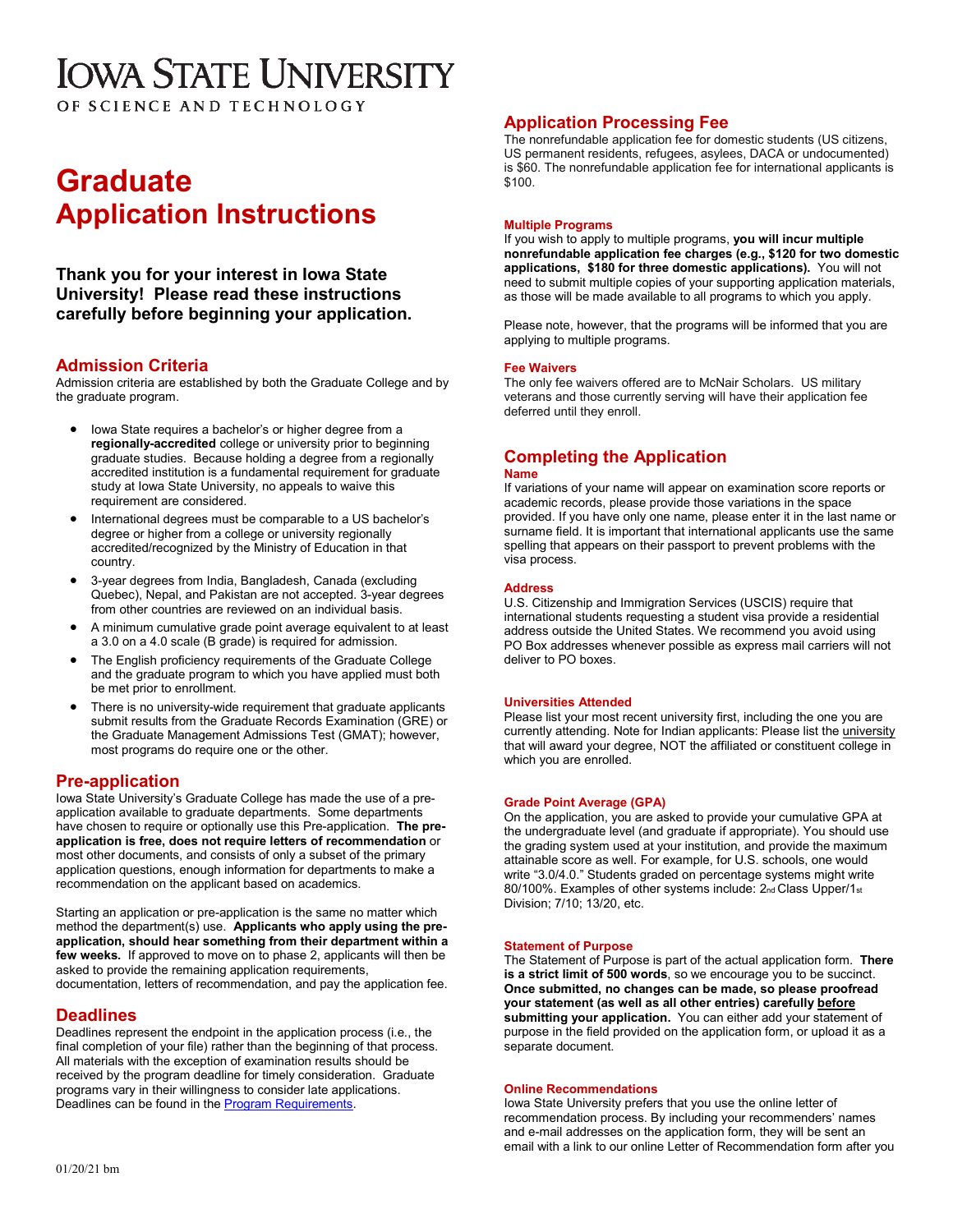submit your application. Emails to your recommenders will not be **sent until you pay the application fee and submit your application.**  More details are provided in the **Letter of Recommendation** section of these instructions.

#### **Previous Iowa State graduate students**

If you were previously enrolled at Iowa State as a degree-seeking graduate in the last five years, you do not need to apply again. Contact your major professor to select courses and obtain registration information. If you were last enrolled as a degree- seeking graduate longer than five years ago, you should submit the "Reinstatement to Active Status" form (available on the Graduate College website) and gain the written approval of a graduate program and the Graduate College.

### **Examination Requirements**

All examinations should be taken at least six weeks prior to the graduate program's application deadline to ensure timely receipt and processing of results. Test results must be sent directly from the testing agency to our institution to be considered official.

**Please upload copies of any examination results you have at the time you apply as they may help the University locate your official test scores when your application is processed.** 

#### **English Proficiency**

For the purpose of applying to Iowa State, English may be considered your primary language if you have been raised in an environment where English is the only official language of your locality and nation, and English is the language used in your home. If your primary language is not English, you must meet the university's English proficiency requirement in one of the following ways:

1. Earn a bachelor's or higher degree from a country where English is the **only official** language, such as the following. (Complete list available from Admissions.)

| Australia       | Dominica | New Zealand             |
|-----------------|----------|-------------------------|
| <b>Bahamas</b>  | Ghana    | Nigeria                 |
| <b>Barbados</b> | Grenada  | Uganda                  |
| <b>Belize</b>   | Guyana   | United Kingdom          |
| Bermuda         | Ireland  | United States (exc. PR) |
| Canada          | Jamaica  | Zambia                  |
| (exc. Québec)   | Liberia  | Zimbabwe                |

- 2. Submit official results from one of the following exams. The minimum requirements of both the Graduate College and the graduate program to which you are applying must be met. The minimum scores accepted by the Graduate College are:
	- **Internet Based TOEFL (iBT) 79**
	- **IELTS 6.5**
	- **Pearson Test of English (PTE) 53**
	- **DuoLIngo English Test 105 (only approved through Fall 2021 admission cycle)**

Official TOEFL exam results must be sent directly from the Educational Testing Service to Iowa State electronically. **Our School Code is 6306**. The IELTS testing agency may send electronic results or mail official results to the Office of Admissions, Iowa State University, 100 Enrollment Services Center, Ames, IA 50011-2011**.** 

#### **Graduate Records Examination (GRE)**

Most programs do not enforce strict cut-off scores. Rather, they review an applicant's complete application package and credentials before making a decision. Official GRE results are sent electronically by the Educational Testing Service. **Our School Code is 6306**. No Department Codes are required.

#### **Graduate Management Aptitude Test (GMAT)**

The GMAT is accepted or required of applicants to business-related programs. Please check the **Program Requirements** page to determine if your program of choice requires it.

### **Academic Records**

We allow students to upload official copies of academic records for the purposes of application review. Only if you are offered admission to Iowa State will you be required to submit official academic records. See more information about this in the Uploading Documents section, and in the Official Academic Record section.

Academic records are called different names in different countries. In the US, we call them official "transcripts." In India, the acceptable documents are referred to as "annual marksheets;" in Spanishlanguage countries, they may be called *certificado de studios;* in France, *relevé de notes*. Records bearing the original stamp or seal of the school official responsible for issuing such records (the registrar, principal, controller of exams, etc.) are considered "official." Records certified by lecturers, professors, or any other school officials who do not hold primary responsibility for maintaining the academic records of the institution are not official. **Academic records printed from a school's website are also not accepted.** 

**Note for applicants from India** We require **semester** or **annual marksheets**. College-issued *mark sheets* will only be accepted from autonomous colleges. Consolidated mark sheets are not accepted unless all attempts, retakes, and failures are included. Degree Statements must be issued and certified by the granting university, not the college. When uploading marksheets to your application account, select "Transcripts" not "Exams."

Official records bear the original stamp or seal of the school registrar. Iowa State will not accept transcripts printed from a school's website, nor grade reports.

If you have an electronic copy of your transcript, you cannot upload it directly, as the electronic signature is encrypted and will not allow you to do so. You will need to print a copy of it, and rescan the copy before uploading.

**Translations** Academic records should be in the official language of the country in which they were earned. If that is not English, an English language translation should be uploaded in addition to the official foreign language academic record. We will accept literal (not interpretative) English translations from any qualified translator.

**Previous Iowa State students** If you were previously enrolled at Iowa State, you do not need to request your Iowa State transcripts; the Office of Admissions will obtain them directly.

# **Letters of Recommendation (LOR)**

The US Federal Educational Rights and Privacy Act of 1974 (**FERPA**) gives enrolled students the right to view the contents of their application files. It is common practice to ask applicants for admission to sign a voluntary waiver of review rights, which means that if you enroll at lowa State, you are giving up your rights to see the recommendations written on your behalf. You may refuse to give such a waiver. Before doing so, however, please understand that it is commonly assumed that recommenders will be more candid in their statements about you if they know the recommendation will be kept confidential. Some recommenders will refuse to submit a LOR for applicants that do not waive their right to view it.

Once you make your selection and submit your application, **you may not change your response to that question**.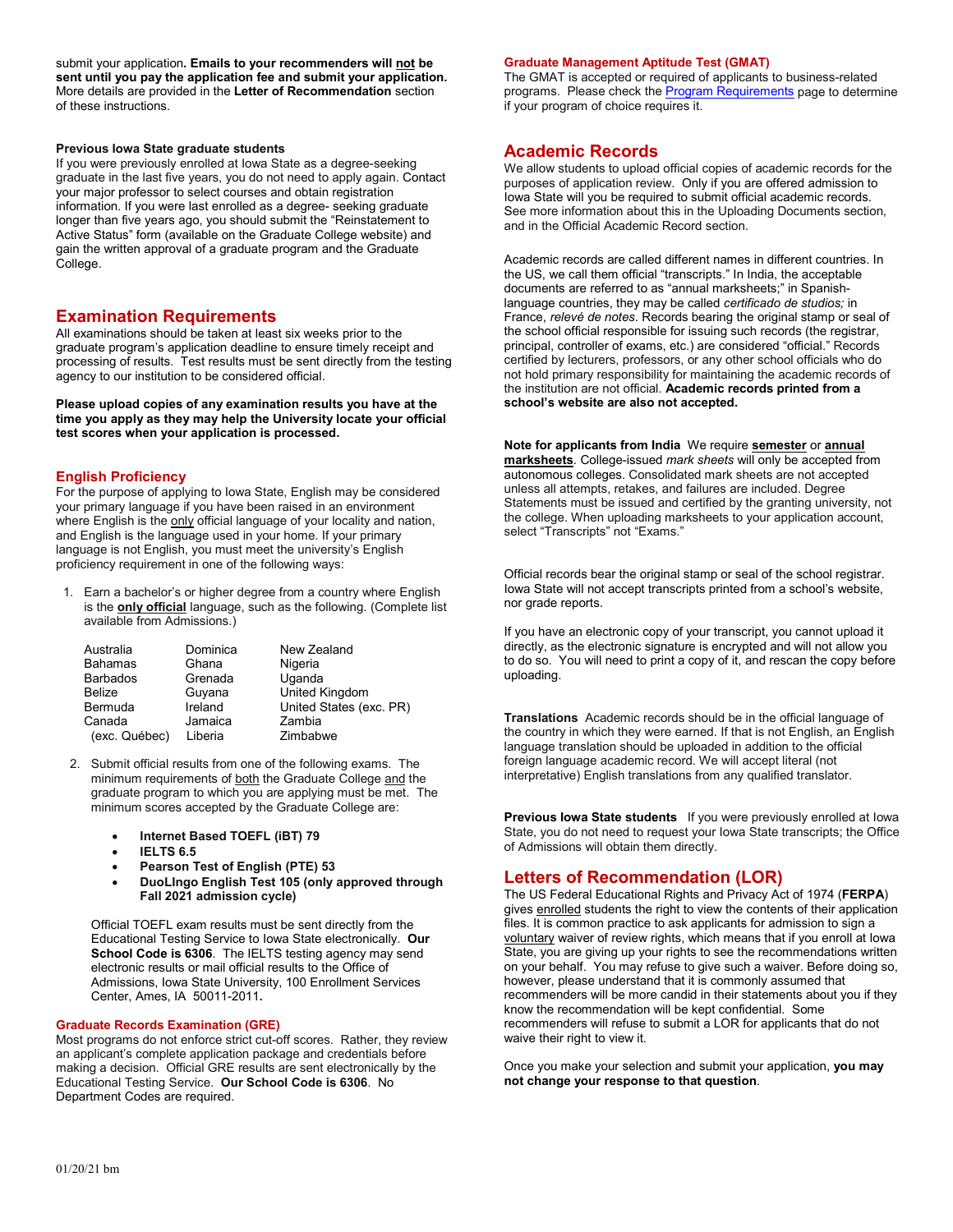#### **E-mail Requests for Letters of Recommendation**

Occasionally, a recommender will indicate they have not received our e-mail notification with the link to the LOR form. In that event, please check that you entered their e-mail address accurately on the application. If not, you may edit the information on the application and send a reminder to the new address. If it was entered correctly, the email may have been intercepted by the recommender's SPAM filter. Please ask them to check their SPAM folder for the message. As a last resort, they could provide you with an alternative e-mail address, or submit the PDF LOR provided on our website (instructions below).

#### **Managing Your Online LORs**

Iowa State's online application system allows you to track when your online LORs are submitted, as well as change recommenders, edit email addresses, and send reminders to your recommenders.

To do so, go t[o Graduate Apply,](http://www.admissions.iastate.edu/apply/graduate.php) and click on "Online Application" (as if you are going to fill in another application). The Log In page will appear where you can reenter your User Name and Password to sign in. Click "Manage Documents" and you will be able to see and track the status of any online LOR. The following options are offered:

- **Cancel I**f a recommender has not completed the letter, you may cancel the letter request. You will be returned to the Manage Documents page and allowed to add a new recommender name and e-mail.
- **Resend** If you would like to send a reminder, select Resend Email, and a new request will be sent to the recommender.
- **Edit** If you made an error in the e-mail address of a recommender, or if the recommender has now chosen to send a paper letter of recommendation, you may edit that information.
- **Add New Recommender** This will allow you to send a letter of recommendation request to a new individual not listed on the original application for admission.

#### **PDF Letters of Recommendation**

If a recommender does not wish to submit a LOR online, or has difficulty doing so, please follow these instructions:

- 1. Download the PDF copy of th[e Letter of Recommendation](http://www.admissions.iastate.edu/global/pdf_download.php?pdf=/apply/pdf/gr_ltr_rec.pdf) form,
- complete Sections 1 and 3, and save the completed form. 2. Send the form to your recommender. **You must include the postal address and/or e-mail address of the program to which you have applied** so your recommender will know where to send the form once completed. (You will find contact information on the [Program Requirements](http://www.grad-college.iastate.edu/academics/programs/apprograms.php) section on the web.)
- 3. Please be aware that only online recommendation letters are tracked on the Online Application System. You will not be able to track PDF LORs on the online recommendation system. Those should be sent directly to the graduate program to which you apply. LORs should not be sent to the Office of Admissions.

# **Uploading your documents**

In order to save you the time, effort, and expense of mailing supplemental application materials such as academic records, departmental forms, and resumes, we allow you to upload your supplemental materials at the time that you apply. Uploaded materials will be used to make the admissions decision. Only if you are offered admission to Iowa State will you be required to submit official academic records.

Documents may be uploaded at the same time that you submit your online application, or at a later date if necessary. The following are required:

• Scanned copies of **official** academic records and degree statements issued by any institution where you earned (or will earn) a bachelor's, and any institution attended after that (e.g., graduate work, etc.) Do NOT scan web-based transcripts or grade reports.

- Student copies of your examination results (GRE, GMAT, TOEFL, IELTS, etc.)
- Any supplemental forms or materials required by the graduate program as indicated in the **Program Requirements**.

#### **Please do not upload the following:**

- Undergraduate records of only one semester enrollment or 15 credits or less
- Secondary and/or pre-university records
- Merit certificates or certificates of participation
- Web-based advising reports or online transcripts
- Transcripts labeled "unofficial" or "grade report"
- Credential evaluations (ie, WES, ECE, etc.)
- Theses or dissertations

#### **Scanning Tips**

- Save your documents as a **PDF** files. We will not accept TIFF, JPEG, or Word files.
- If you have received an electronic transcript from your school, be aware that it is encrypted, and cannot be uploaded directly to our site. You must first must download it, print it, and then scan it before uploading to our application.
- If scanning transcripts from multiple schools, scan them as individual files.
- If your academic record includes a legend or key which provides information on the university grading scale, please include ONE copy of that page.
- Scan the document at the lowest resolution possible to produce a legible document (maximum 300 dpi). The file size cannot exceed 3MB (3,000 KB).
- If the scanned file is still too large, make a photocopy of the document and then scan the photocopy.
- Please review the image after scanning to ensure it is legible. If it is not, delete it, and experiment with different scanner settings until you find one that results in a legible document.

#### **Managing Your Documents**

A list of the unofficial documents attached to your application can be found in this section of the Online Application System. You can also upload new documents that you did not have available when you submitted your application. Just remember that documents must be in PDF format and each document must not exceed 3 MB.

#### **Difficulty in Uploading/Scanning**

We understand that not all applicants have the ability to prepare scanned legible documents for upload to the online application system. Your application will receive full consideration as long as your official transcripts are in the Office of Admissions by the appropriate deadline.

**Important Note:** Iowa State reserves the right to rescind any offer of admission if any discrepancies are found between your uploaded and official academic records and test scores, if altered or forged records are submitted, and if any essay, personal statement, or other supplemental materials include plagiarized information. If this information is discovered after matriculation at the institution, disciplinary action may be taken up to and including dismissal from the university.

# **Application Processing**

Upon receipt of the online application, all required academic records (transcripts), and satisfactory examination results, the Office of Admissions reviews your file for completeness, and makes it available to the graduate program(s) to which you have applied. During our peak review season, this can take up to 3 weeks. If you have not uploaded the required academic records, your file will be marked "Incomplete"